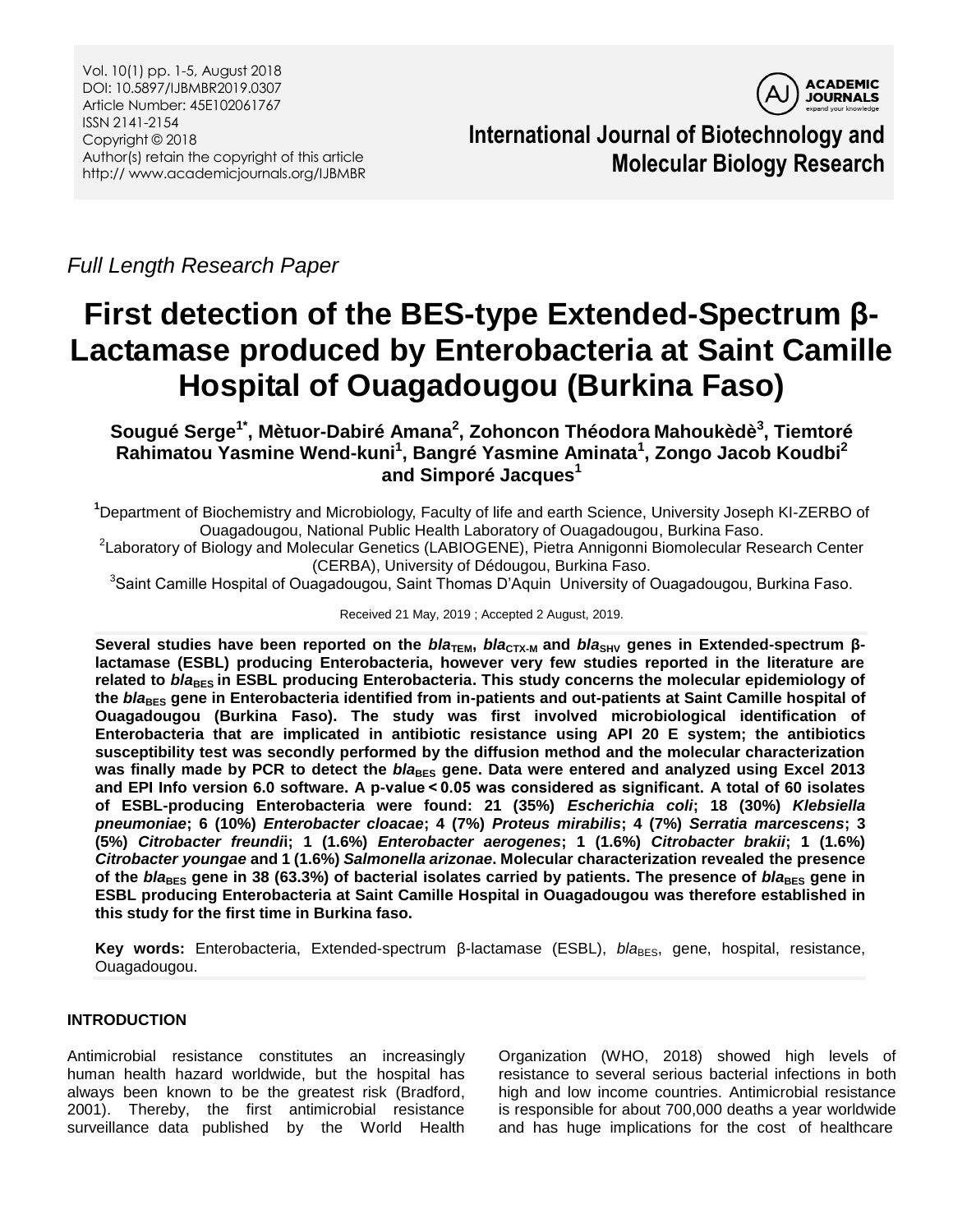(Jasovsky et al., 2016). The production of Extended-Spectrum β-lactamases (ESBLs) by Enterobacteria is the main mechanism of the antimicrobial resistance. Several studies have been conducted on the major genes involved in the production of ESBLs. The most common ESBLs are the Temoneira (TEM), Variable sulfhydryl (SHV) and Cefotaximase-Munich (CTX-M) types (Sadeeq et al., 2018).

The first plasmid TEM-1-type β-lactamase was isolated in 1965 in Greece from a strain of *Escherichia coli* isolated in a patient named Temoneira hence the name (Zubair et al., 2015). The SHV-types ESBLs are derived by punctual mutations from the original SHV-1 enzyme. The origin of these enzymes is probably a variant of the *Klebsiella pneumoniae* chromosomal penicillinase *bla*<sub>SHV</sub> gene (Brisse and Verhoef, Haeggman et al., 2004). Currently, more than 180 SHV-types ESBLs variants have been described (Liakopoulos et al., 2016). CTX-M ESBLs were initially described in 1986 in Japan, Germany and France in 1989 (CTX-M-1) and have since spread widely around the world (Thomson and Moland, 2000). CTX-M is the most prevalent ESBLs worldwide (Anna et al., 2014).

Besides the so-called major ESBLs there are minor types ESBLs such as BES-type (*Brazilian extended spectrum)* which are less studied (Cattoir, 2008).

It has less wide distribution and is characterized by a high level of resistance to Ceftazidime and sometimes to Aztreonam rather than Cefotaxime (Arlet and Philippon 2003; Bradford, 2001). The prevalence of the *bla<sub>BES</sub>* gene in ESBL-producing Enterobacteria is rare. Investigations on ESBL-producing Enterobacteria in Burkina faso is relatively recent and the *bla*<sub>BES</sub> gene is not concerned yet.

To fill the gap on the molecular epidemiology of the *bla*<sub>BES</sub> gene, this study was undertaken to detect the *bla*<sub>BES</sub> gene in ESBLs-producing Enterobacteria at Saint Camille Hospital of Ouagadougou (Burkina Faso).

## **MATERIALS AND METHODS**

## **Type of study**

This is a cross-sectional study conducted at Saint Camille Hospital of Ouagadougou (Burkina faso) from September to November 2018. Samples collected consisted of stool samples, urine samples and vaginal swab samples from hospitalized patients or outpatients. 250 samples were collected from 250 patients. Samples are inoculated on ordinary media like Uri Select 4 medium Bio-Rad (Marnes-la-Coquette, France), Hektoen Enteric Agar medium (Taden, France) and BD Salmonella Shigella (SS) Agar medium (Heidelberg, Germany) to allow the growth of Enterobacteria and then incubated for 24 h at 37°C. Subsequently, Enterobacteria who grew on the previous media were subcultured on a BD Mueller-Hinton (MH) Agar medium (Heidelberg, Germany) and then

incubated for 24 h at 37°C for antimicrobial assays.

#### **Antimicrobial susceptibility test**

Isolates were identified using Analytical Profile Index API 20 E (BioMérieux S. A., Marcy l'Etoile, France) identification method. Antibiotics susceptibility/resistance test was carried out on Mueller-Hinton (MH) medium with pure colonies of Enterobacteria according to the recommendations of the Committee of antibiogram of the French Society of Microbiology (CASFM/EUCAST, 2018). The antibiotic discs used were: Amoxicilline + Clavulanic acid (Augmentin) (30 µg), Cefotaxime (30 µg), Ceftazidime (30 µg), Ceftriaxone (30 µg) and Aztreonam (30 µg). All Enterobacteria resistant to Augmentin and at least one third generation cephalosporin were considered as ESBL-producing Enterobacteria for the study.

#### **Molecular characterization of ESBLs**

#### *Extraction of bacterial DNAs*

The boiling method was used to extract DNAs from bacteria (Ribeiro Junior et al., 2016). The strains were reactivated by culture on the MH medium for 18 to 24 h. An isolated colony is taken from the Petri dishes and suspended in 200 μl of distilled water previously aliquoted in labeled eppendorf tubes. Then immersion in a water bath at 100°C for 15 min was followed to release the genetic material. After immersion in a water bath, the suspension was centrifuged at 12,000×g for 10 min and the supernatant containing the DNA released is transferred to a new eppendorf tube. The concentration of the DNA was then determined using the Nanodrop type spectrophotometer (Biodrop®, Holliston, USA).

## **Molecular analysis**

The reaction medium for PCR was constituted by a volume of 25 μl composed of the Master Mix, the DNA and the primers. PCR amplification of *bla*BES gene was carried out with the following specific primers: BES-F 5' TAATAACCCTGACCAAGCCTA 3' and BES-R 5' CCCTTTCAAAAGTCATAAATC 3' were used for *bla*BES with 879 bp as molecular weight (Bonnet et al., 2000) and using thermocycler Gene Amp 9700 PCR System (Applied Biosystems, Californie, États - Unis). PCR program consisted of an initial denaturation at 95°C for 5 min followed by 30 cycles (Denaturation 95°C/59 s, Annealing 50°C/59 s, Elongation 68°C/59 s) and a final Extension at 68°C for 5 min.

#### **Electrophoresis on agarose gel**

Agarose gel (1%) for electrophoresis was prepared with 1X TBE buffer with addition of Ethidium bromide (BET) which allowed visualization of the bands in the UV light. An electrophoretic migration at 110 millivolts for 30 min was performed on the PCR products using a molecular weight marker (1 kb). The fragments were visualized under UV light (Gene Flash) and the images were recorded.

\*Corresponding author. E-mail: sergesougue@yahoo.fr. Tel: 0022670414258.

Author(s) agree that this article remain permanently open access under the terms of the Creative Commons Attribution [License 4.0 International License](http://creativecommons.org/licenses/by/4.0/deed.en_US)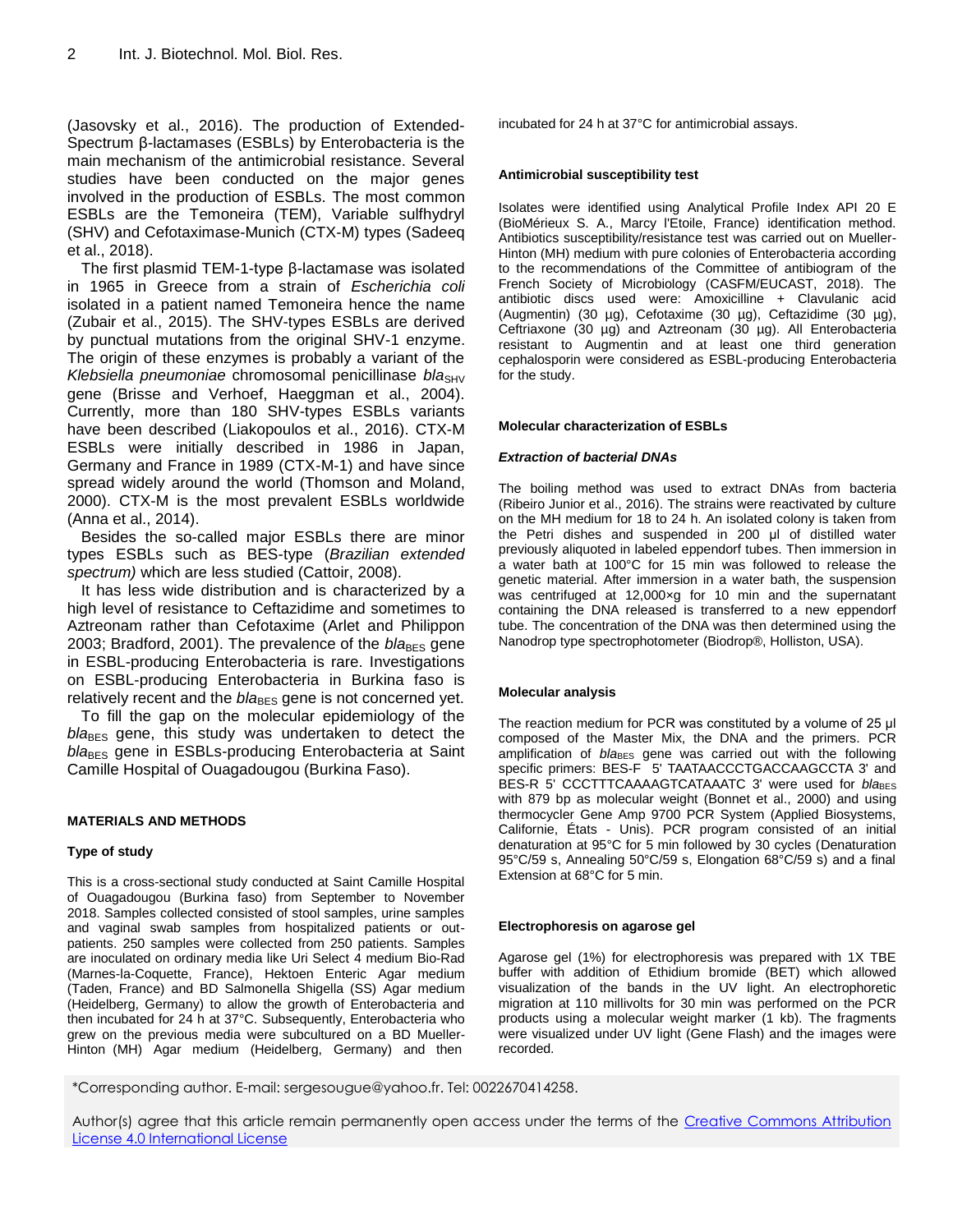

# **Frequency of bacterial species**

**Figure 1.** Distribution of enterobacterial isolates by size.

#### **Data processing**

The clinical data was entered on Excel 2013 and then analyzed with the Standard Statistical Package for Social Sciences (SPSS) version 17.0 for Windows and the EPI Info version 6.0 software. All tests of significance were considered statistically significant at Pvalue < 0.05.

## **RESULTS AND DISCUSSION**

In this study, out of 250 strains isolated, 60 (24.09%) of Enterobacteriaceae were resistant to at least one third generation cephalosporin or azthreonam and Amoxicillin + Clavulanic acid. The distribution of strains involved in bacterial resistance by ESBL production is presented by Figure 1.

Results for the sensitivity/resistance of the 60 enterobacterial isolates to the different antibiotics tested showed that 46 strains (76.6%) were resistant to Cefotaxime, 45 strains (75%) were resistant to Ceftriaxone, 42 strains (70%) were resistant to Aztreonam and 35 strains (58.3%) were resistant to Ceftazidime. Resistance profile by bacterial strain were shown in Table 1. It was noticed that all strains were resistant to Amoxicillin + Clavulanic acid (Augmentin®).

Molecular characterization of the ESBLs by PCR revealed that 38 (63.3%) strains carried the *bla*<sub>BES</sub> gene as shown by the electrophoresis bands (Figure 2). The distribution of the *bla*<sub>BES</sub> gene according to the bacterial species is presented in Table 2.

These results are comparable to those found in some studies, particularly those found at the Laghouat Hospital (Algeria): 43% *Escherichia coli*, 30% *Klebsiella pneumoniae* and 20% *Enterobacter cloacae* (Lagha, 2015). Other studies that was done at Charles De Gaulle Paediatric Teaching Hospital (CHUP/CDG) of Ouagadougou (Burkina faso), showed 47.22% of *Escherichia coli*; 15.55% *Klebsiella pneumoniae* and 3.33% *Klebsiella oxytoca* (Metuor-Dabire, 2014). These prevalences of ESBLs produced by *Escherichia coli* and *Klebsiella pneumoniae* were also described in South America (45.4 to 51.9%) (Villegas et al., 2008) and Saudi Arabia (55%) (Al-Agamy et al., 2009).

These results confirm that the overall prevalence of ESBL production by Enterobacteria fluctuates considerably according to the geographical zones, to the countries and to different hospitals. However, the bacterial strains mainly concerned by antibiotic resistance were *E. coli* and *K. pneumoniae* with the high level of ESBL production.

The antibiotic susceptibility profile of the 60 strains tested showed resistance to most of β-lactams antibiotics (Table 1): 46 strains (76.6%) were resistant to Cefotaxime, 45 strains (75%) were resistant to Ceftriaxone, 42 strains (70%) were resistant to Aztreonam and 37 strains (58.3%) were resistant to Ceftazidime. These levels of antibiotic resistance in the study could be explained by the misuse of antibiotics in animal and human health or because of the poor living and hygiene conditions observed in developping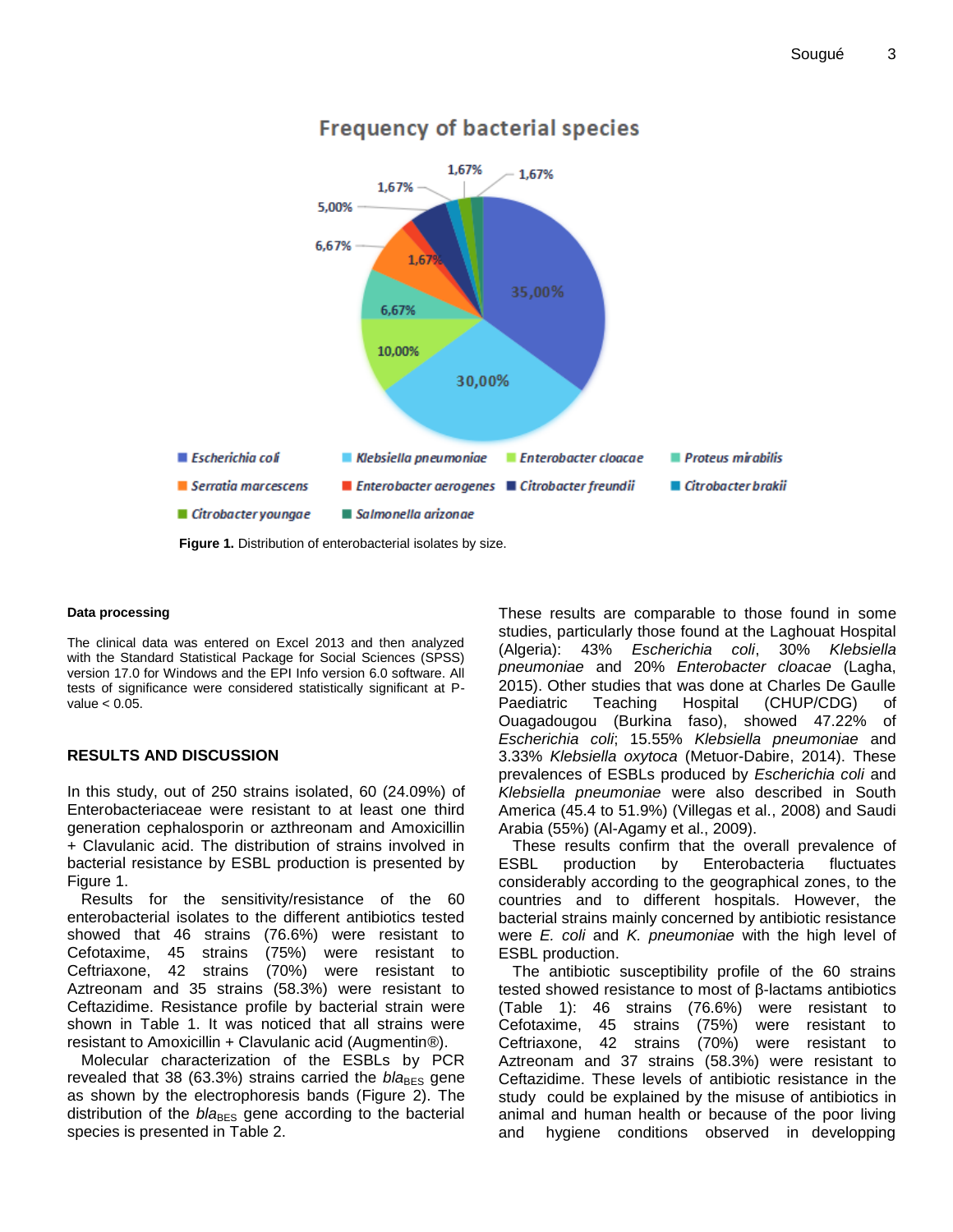| <b>Bacterial strain</b> | <b>ATM</b> | <b>CAZ</b> | <b>CTX</b> | <b>CTR</b> | Synergy image |
|-------------------------|------------|------------|------------|------------|---------------|
| Escherichia coli        | 13         | 12         | 15         | 15         |               |
| Klebsiella pneumoniae   | 12         |            |            | 12         |               |
| Enterobacter cloacae    |            |            |            |            |               |
| Proteus mirabilis       |            |            |            |            |               |
| Serratia marcescens     |            |            |            |            |               |
| Enterobacter aerogenes  |            |            |            |            |               |
| Citrobacter freundii    |            |            |            |            |               |
| Citrobacter brakii      |            |            |            |            |               |
| Citrobacter youngae     |            |            |            |            |               |
| Salmonella arizonae     |            |            |            |            |               |
| Total                   | 36         | 30         | 39         | 38         |               |

**Table 1.** Resistance profile of different isolates to antibiotics used.

ATM = Aztreonam, CTX = Cefotaxime, CTR =Ceftriaxone, CAZ = Ceftazidime.



**Figure 2.** Agarose gel image showing PCR products of  $b/a_{BES}$  gene in identified isolates. Lane (M) = Molecular Weight Marker (DNA Ladder (1kb)); Lane (**1-8**) = Samples; Lane (**9**) = Negative control; Lane (**3**) = Positive to  $bla_{\text{BES}}$  gene.

| <b>Bacterial species</b> | <b>BES</b> gene |  |  |  |
|--------------------------|-----------------|--|--|--|
| Escherichia coli         | 13              |  |  |  |
| Klebsiella pneumoniae    | 10              |  |  |  |
| Enterobacter cloacae     | 5               |  |  |  |
| Proteus mirabilis        | 3               |  |  |  |
| Serratia marcescens      | 2               |  |  |  |
| Enterobacter aerogenes   |                 |  |  |  |
| Citrobacter freundii     | 2               |  |  |  |
| Citrobacter brakii       |                 |  |  |  |
| Citrobacter youngae      |                 |  |  |  |
| Salmonella arizonae      |                 |  |  |  |
| Total                    | 38              |  |  |  |

|          | Table 2. Prevalence of the bla <sub>BES</sub> gene according to bacterial |  |  |  |  |
|----------|---------------------------------------------------------------------------|--|--|--|--|
| species. |                                                                           |  |  |  |  |